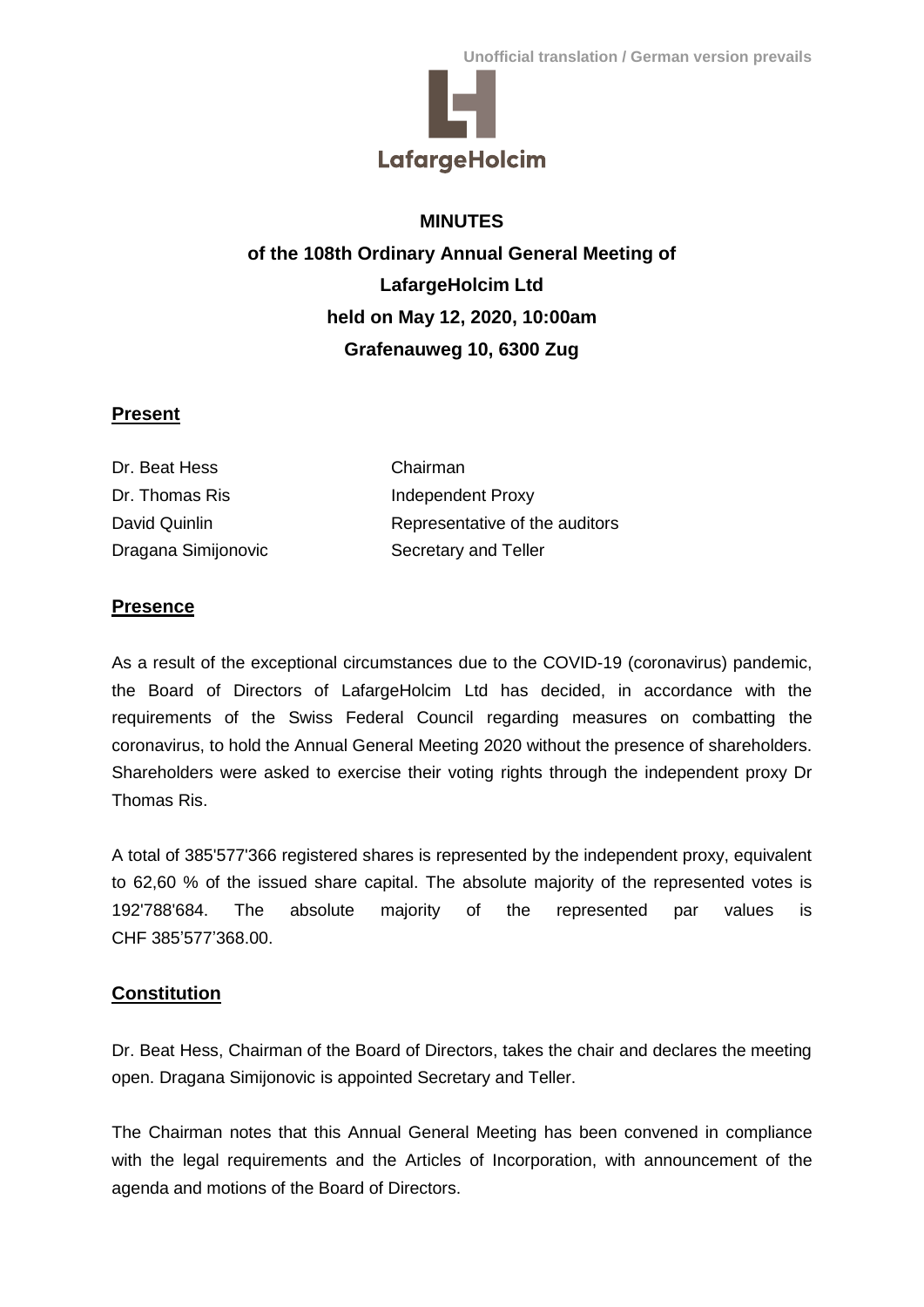The requirements stipulated by law and in the Articles of Incorporation for documents to be made available have been met. No use was made of the option provided by Art 11 para. 3 of the Articles of Association to request that additional issues be included on the agenda. The request for an additional issue by **Mr. Martin Inglin from Zurich** (to compensate for savings resulting from this year's way of organising the Annual General Meeting in the form of REKA checks of CHF 40, to be given to each shareholder once) will not be considered as it was not submitted in accordance with the Articles of Association.

## **Agenda**

## **Item 1**

**Management report, annual consolidated financial statements of the Group, annual financial statements of LafargeHolcim Ltd, and compensation report; auditor's reports**

## **Item 1.1**

**Approval of the management report, the annual consolidated financial statements of the Group, and the annual financial statements of LafargeHolcim Ltd**

The Chairman points out that the Annual Report for 2019 was made available for consultation 20 days prior to the Annual General Meeting at the registered office of the Company and sent to shareholders upon request. The shareholders have been notified in writing about this. From February 27, 2020, the report could be consulted on the LafargeHolcim homepage.

The annual consolidated financial statements of the Group and the annual financial statements of LafargeHolcim Ltd have been audited by the auditors, Deloitte AG. The representatives of the auditors, upon consultation, stated before the meeting that no additional comments have to be made by the auditors.

The Chairman puts the agenda item to the vote.

The management report, annual consolidated financial statements of the Group and annual financial statements of LafargeHolcim Ltd are approved by:

| 381'806'770 | votes in favour (99.02 %) to |
|-------------|------------------------------|
| 1'427'681   | votes against (0.37 %) and   |
| 2'342'915   | abstentions (0.61 %)         |

# **Item 1.2 Advisory vote on the compensation report**

The Chairman puts the agenda item to the advisory vote.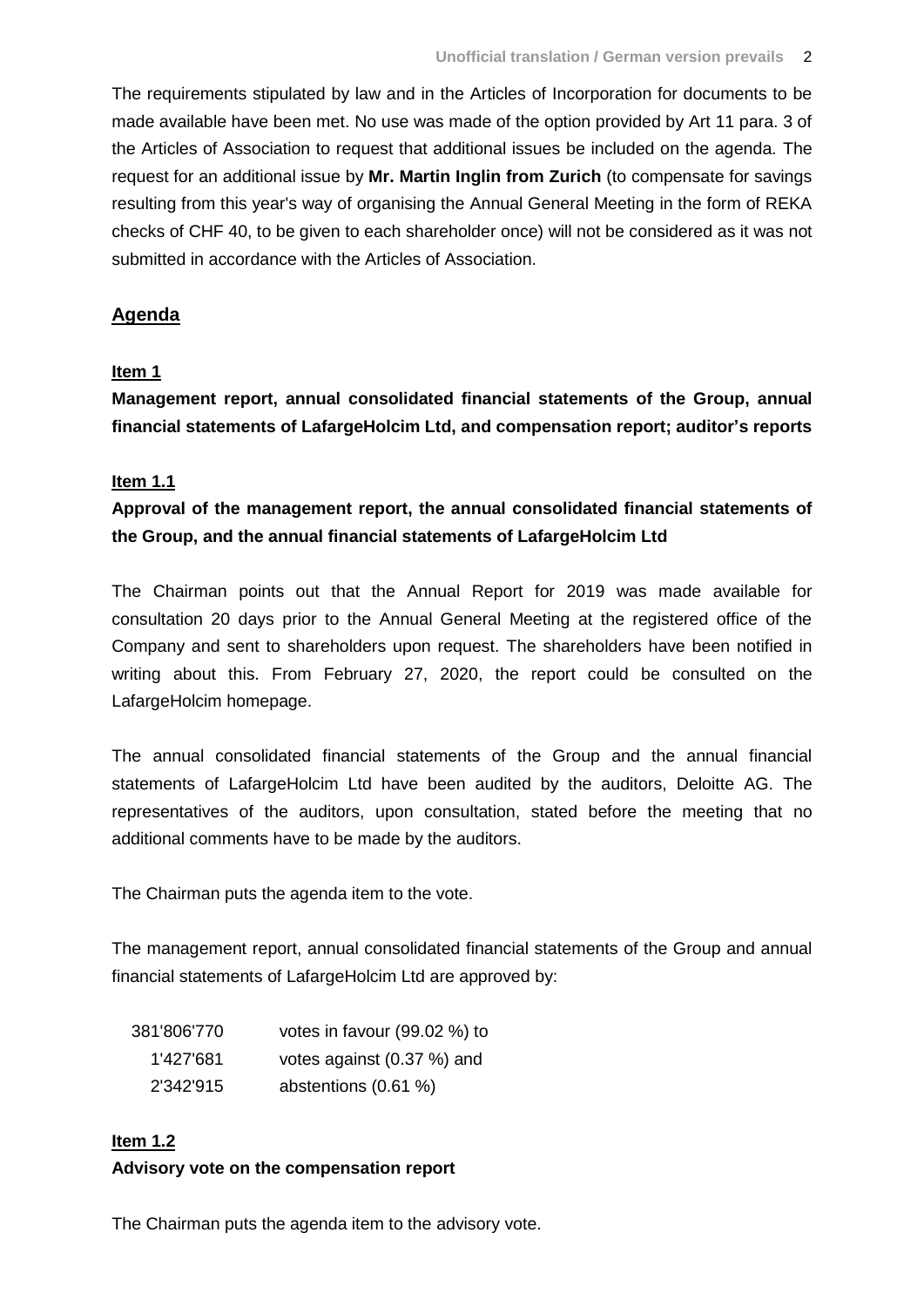The compensation report 2019 is approved in the advisory vote by:

| 355'057'741 | votes in favour (92.09 %) to |
|-------------|------------------------------|
| 28'581'242  | votes against (7.41 %) and   |
| 1'938'383   | abstentions $(0.50\%)$       |

#### **Item 2**

# **Discharge of the members of the Board of Directors and the persons entrusted with management**

The Chairman notes that for this agenda item the members of the Board of Directors and other persons who have participated in management are not entitled to vote, that the number of shares represented and therefore the absolute majority is reduced accordingly.

The Chairman puts the agenda item to the vote.

The discharge of the members of the Board of Directors and the persons entrusted with management of LafargeHolcim Ltd during the 2019 financial year is granted by:

| 328'363'888 | votes in favour (98.53 %) to |
|-------------|------------------------------|
| 1'893'691   | votes against (0.57 %) and   |
| 3'008'955   | abstentions (0.90 %)         |

## **Item 3**

**Appropriation of available earnings and distribution payable out of capital contribution reserves**

#### **Item 3.1**

## **Appropriation of available earnings**

The Chairman puts the agenda item that the available earnings of CHF 13,343 million be carried forward to the new account to the vote.

The motion by the Board of Directors on the appropriation of the available earnings is approved by the Annual General Meeting by:

| 384'910'484 | votes in favour (99.83 %) to |
|-------------|------------------------------|
| 266'602     | votes against (0.07 %) and   |
| 400'280     | abstentions $(0.10\%)$       |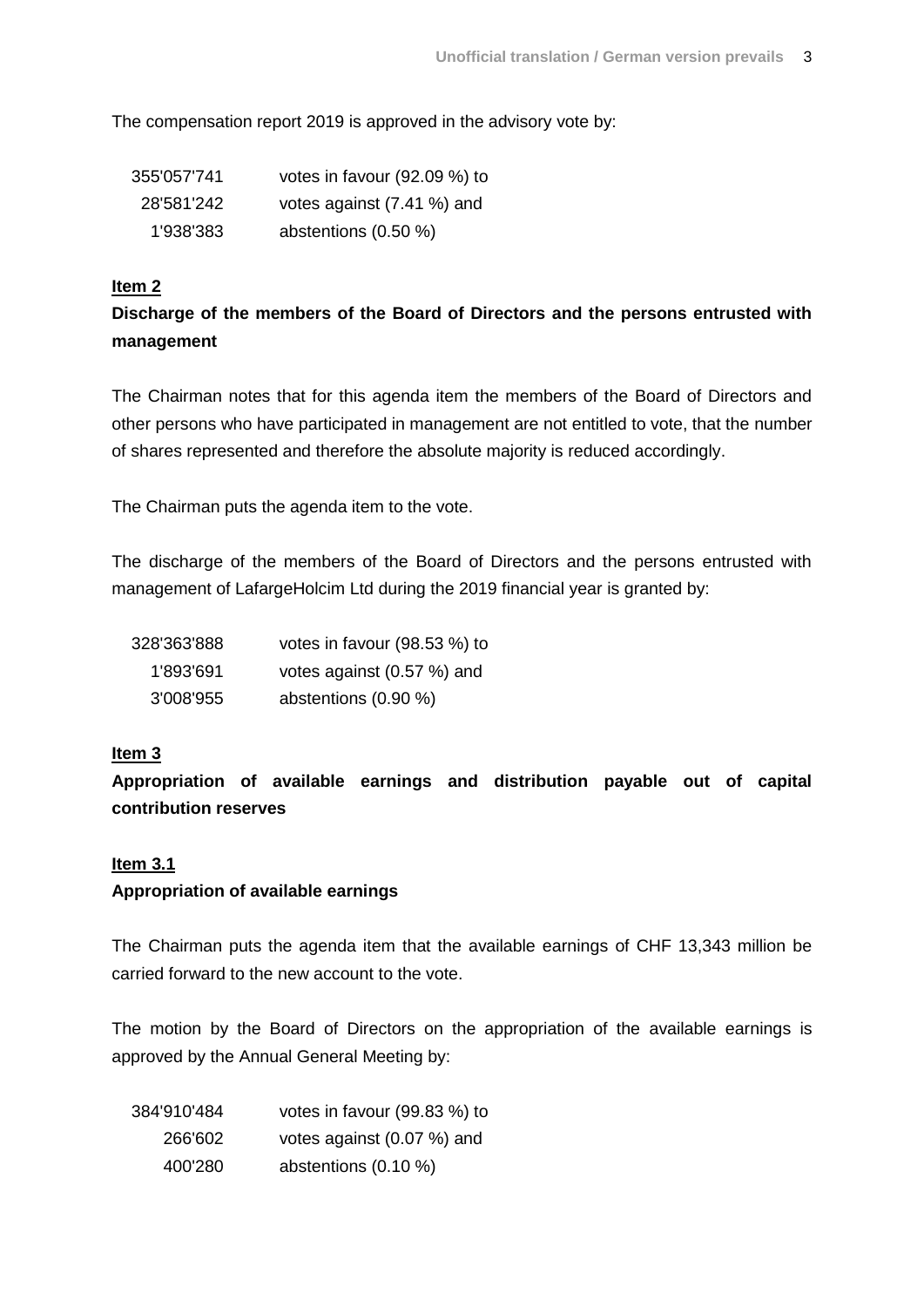## **Item 3.2 Distribution payable out of capital contribution reserves**

On behalf of the Board of Directors, the Chairman proposes the distribution from capital contribution reserves of CHF 2.00 per registered share of CHF 2.00 par value up to an amount of CHF 1 228 million. The Company will abstain from making any distribution with respect to the treasury shares held by the Company and by its affiliates at the time of the distribution. Payment is expected to be made on May 20, 2020.

**Mr. Hans Lottenbach, Ernen**, has submitted a counter-motion in writing, namely he proposes a distribution from capital reserves of CHF 2.60 per registered share. This countermotion is admissible.

The Chairman explained that initially only the proposal of the Board of Directors regarding the distribution from capital investment reserves pursuant to agenda item 3.2 would be put to the vote. If the proposal of the Board of Directors is approved, there is no need to vote on the counter-motion. If the proposal of the Board of Directors is rejected, a vote on the counter-motion will then be taken.

The Chairman puts the motion by the Board of Directors on the determination of the payout to the vote.

The motion by the Board of Directors on the determination of the payout is approved by the Annual General Meeting by:

| 384'834'283 | votes in favour (99.81 %) to |
|-------------|------------------------------|
| 325'421     | votes against (0.08 %) and   |
| 417'662     | abstentions (0.11 %)         |

A vote on the counter-motion is therefore not necessary.

## **Item 4 Re-elections and elections**

Before proceeding to the elections, the Chairman bid farewell to Mr. Paul Desmarais, Jr., who has been a member of LafargeHolcim's Board of Directors since the merger of Lafarge with Holcim and does not stand for re-election. The Chairman thanks Mr. Paul Desmarais, Jr. on behalf of the entire Board of Directors for his great commitment to the company and wishes him all the best for the future.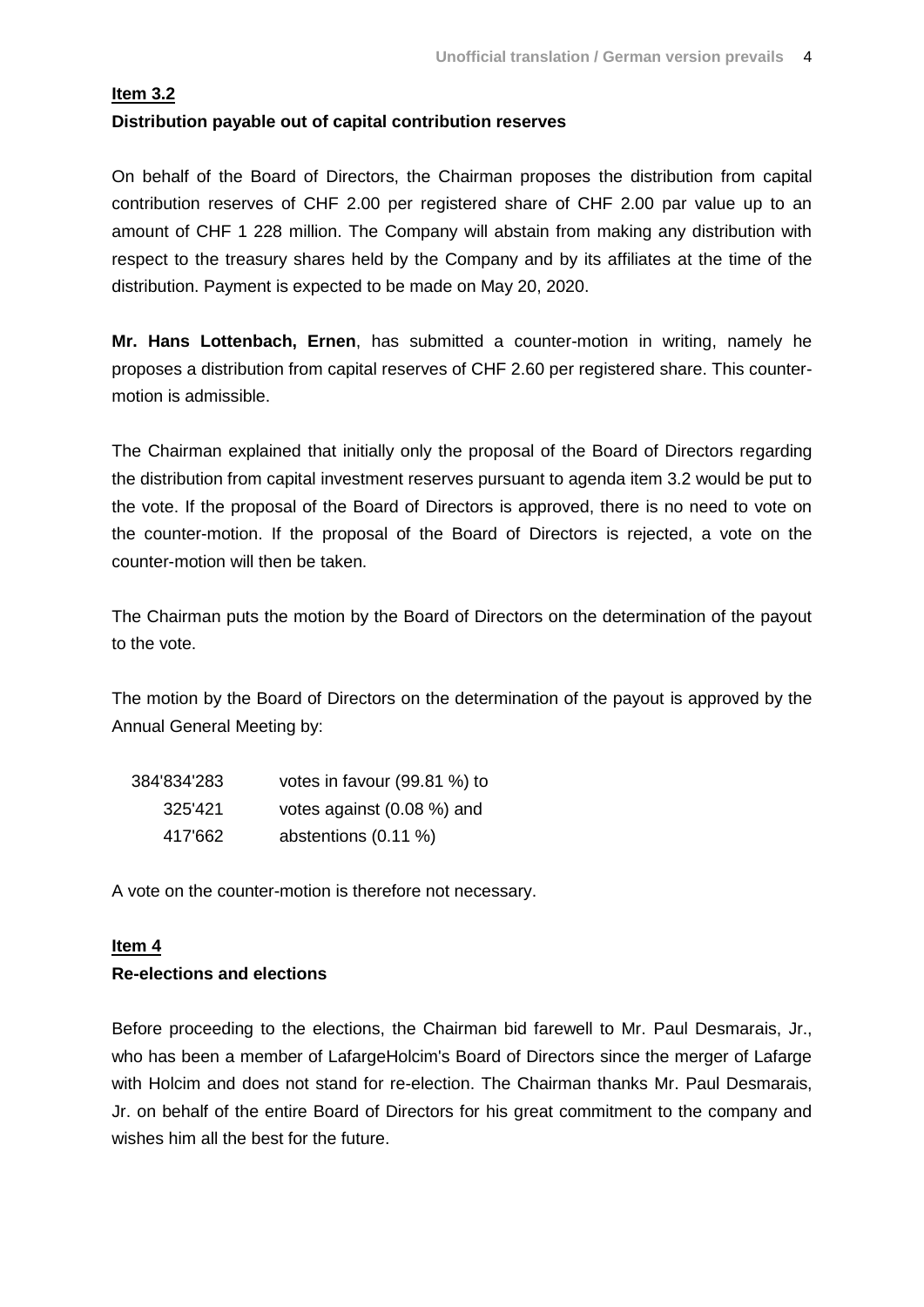## **Item 4.1**

**Re-elections of members of the Board of Directors and re-election of the chairman of the Board of Directors**

On behalf of the Board of Directors, the Chairman proposes all Board members who stand for re-election to be re-elected as members of the Board of Directors for a term of office of one year, expiring after the completion of the Annual General Meeting 2021.

The Chairman puts agenda items 4.1.1 to 4.1.10 to vote.

# **4.1.1 Re-election of Dr. Beat Hess as a member and re-election as chairman of the Board of Directors**

The Annual General Meeting re-elects Dr. Beat Hess by:

| 379'469'582 | votes in favour (98.41 %) to |
|-------------|------------------------------|
| 5'613'583   | votes against (1.46 %) and   |
| 494'201     | abstentions $(0.13 \%)$      |

for a further term of office of one year as a member of the Board of Directors and as chairman of the Board of Directors.

## **4.1.2 Re-election of Oscar Fanjul as a member of the Board of Directors**

The Annual General Meeting re-elects Oscar Fanjul by:

| 375'204'180 | votes in favour (97.31 %) to |
|-------------|------------------------------|
| 9'794'449   | votes against (2.54 %) and   |
| 578'737     | abstentions $(0.15 \%)$      |

for a further term of office of one year as member of the Board of Directors.

#### **4.1.3 Re-election of Colin Hall as a member of the Board of Directors**

The Annual General Meeting re-elects Colin Hall by:

| 356'695'026 | votes in favour (92.51 %) to |
|-------------|------------------------------|
| 28'312'006  | votes against (7.34 %) and   |
| 570'334     | abstentions $(0.15 \%)$      |

for a further term of office of one year as member of the Board of Directors.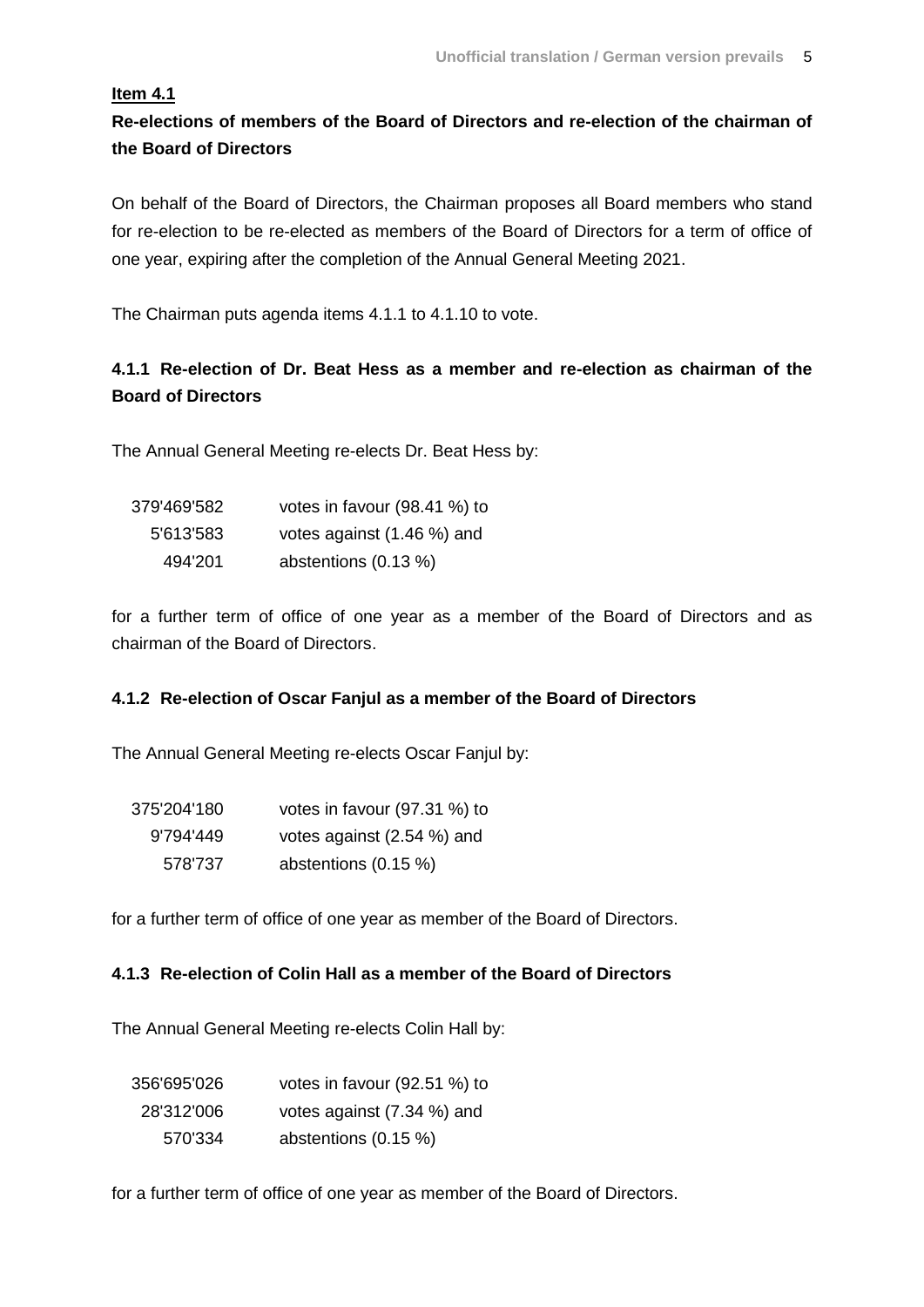### **4.1.4 Re-election of Naina Lal Kidwai as a member of the Board of Directors**

The Annual General Meeting re-elects Naina Lal Kidwai by:

| 382'972'562 | votes in favour (99.32 %) to |
|-------------|------------------------------|
| 2'040'811   | votes against (0.53 %) and   |
| 563'993     | abstentions $(0.15 \%)$      |

for a further term of office of one year as member of the Board of Directors.

### **4.1.5 Re-election of Patrick Kron as a member of the Board of Directors**

The Annual General Meeting re-elects Patrick Kron by:

| 378'025'858 | votes in favour (98.04 %) to |
|-------------|------------------------------|
| 7'007'563   | votes against (1.82 %) and   |
| 543'945     | abstentions $(0.14\%)$       |

for a further term of office of one year as member of the Board of Directors.

## **4.1.6 Re-election of Adrian Loader as a member of the Board of Directors**

The Annual General Meeting re-elects Adrian Loader by:

| 374'018'451 | votes in favour (97.00 %) to |
|-------------|------------------------------|
| 10'995'331  | votes against (2.85 %) and   |
| 563'584     | abstentions $(0.15 \%)$      |

for a further term of office of one year as member of the Board of Directors.

#### **4.1.7 Re-election of Jürg Oleas as a member of the Board of Directors**

The Annual General Meeting re-elects Jürg Oleas by:

| 380'557'402 | votes in favour (98.70 %) to |
|-------------|------------------------------|
| 4'478'991   | votes against (1.16 %) and   |
| 540'973     | abstentions $(0.14\%)$       |

for a further term of office of one year as member of the Board of Directors.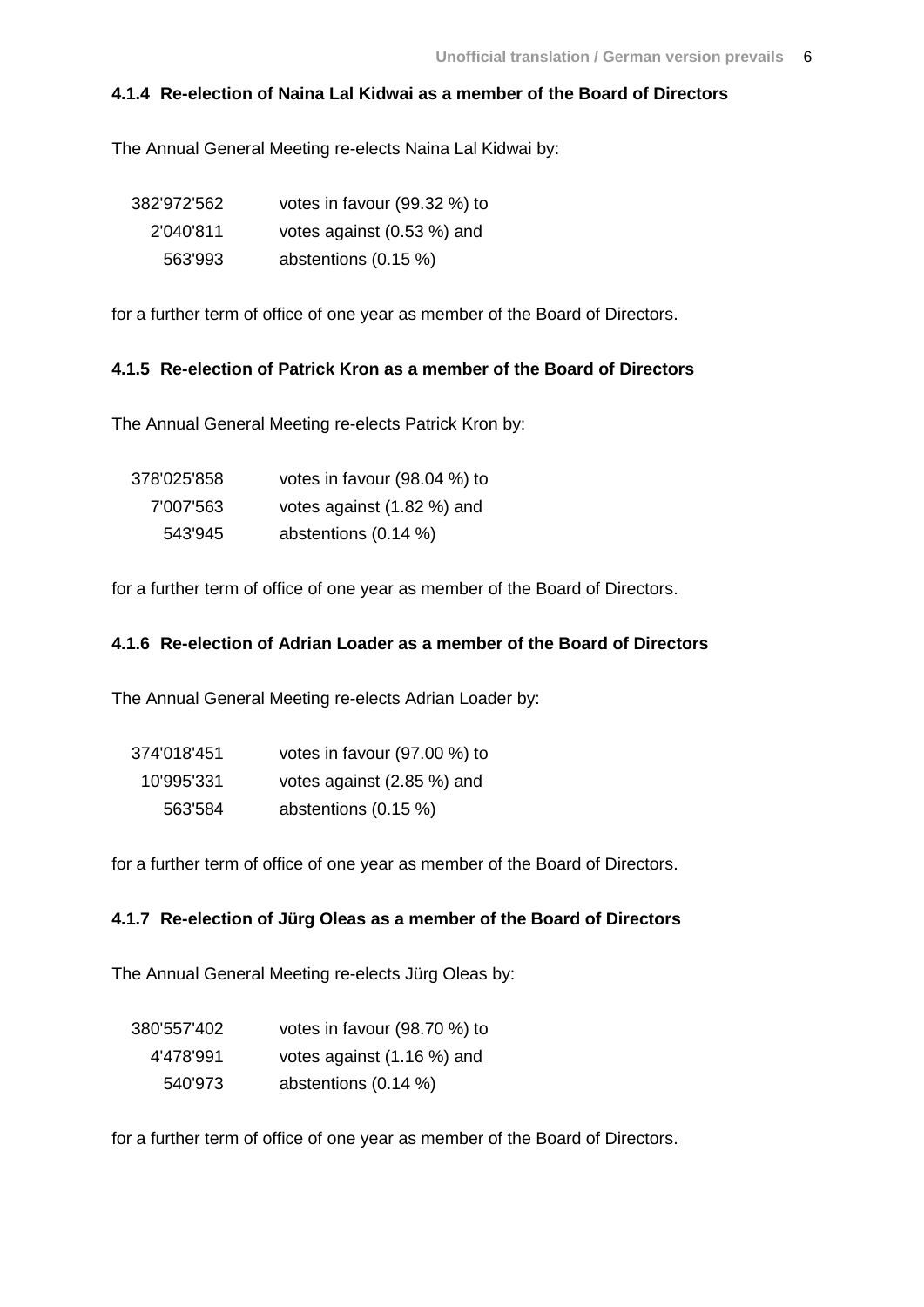### **4.1.8 Re-election of Claudia Sender Ramirez as a member of the Board of Directors**

The Annual General Meeting re-elects Claudia Sender Ramirez by:

| 382'145'143 | votes in favour (99.11 %) to |
|-------------|------------------------------|
| 2'937'182   | votes against (0.76 %) and   |
| 495'041     | abstentions $(0.13 \%)$      |

for a further term of office of one year as member of the Board of Directors.

# **4.1.9 Re-election of Hanne Birgitte Breinbjerg Sørensen as a member of the Board of Directors**

The Annual General Meeting re-elects Hanne Birgitte Breinbjerg Sørensen by:

| 352'256'182 | votes in favour (91.35 %) to |
|-------------|------------------------------|
| 32'754'802  | votes against (8.50 %) and   |
| 566'382     | abstentions $(0.15 \%)$      |

for a further term of office of one year as member of the Board of Directors.

#### **4.1.10 Re-election of Dr. Dieter Spälti as a member of the Board of Directors**

The Annual General Meeting re-elects Dr. Dieter Spälti by:

| 369'681'109 | votes in favour (95.88 %) to |
|-------------|------------------------------|
| 15'350'744  | votes against (3.98 %) and   |
| 545'513     | abstentions (0.14 %)         |

for a further term of office of one year as a member of the Board of Directors.

The Chairman notes that all re-elected members of the Board of Directors have previously declared their acceptance of their possible re-election.

#### **Item 4.2**

### **Elections of members of the Board of Directors**

On behalf of the Board of Directors, the Chairman proposes Prof. Dr. Philippe Block and Kim Fausing to be elected as members of the Board of Directors for a term of office of one year, expiring after the completion of the Annual General Meeting 2021.

The Chairman puts agenda items 4.2.1 and 4.2.2 to vote.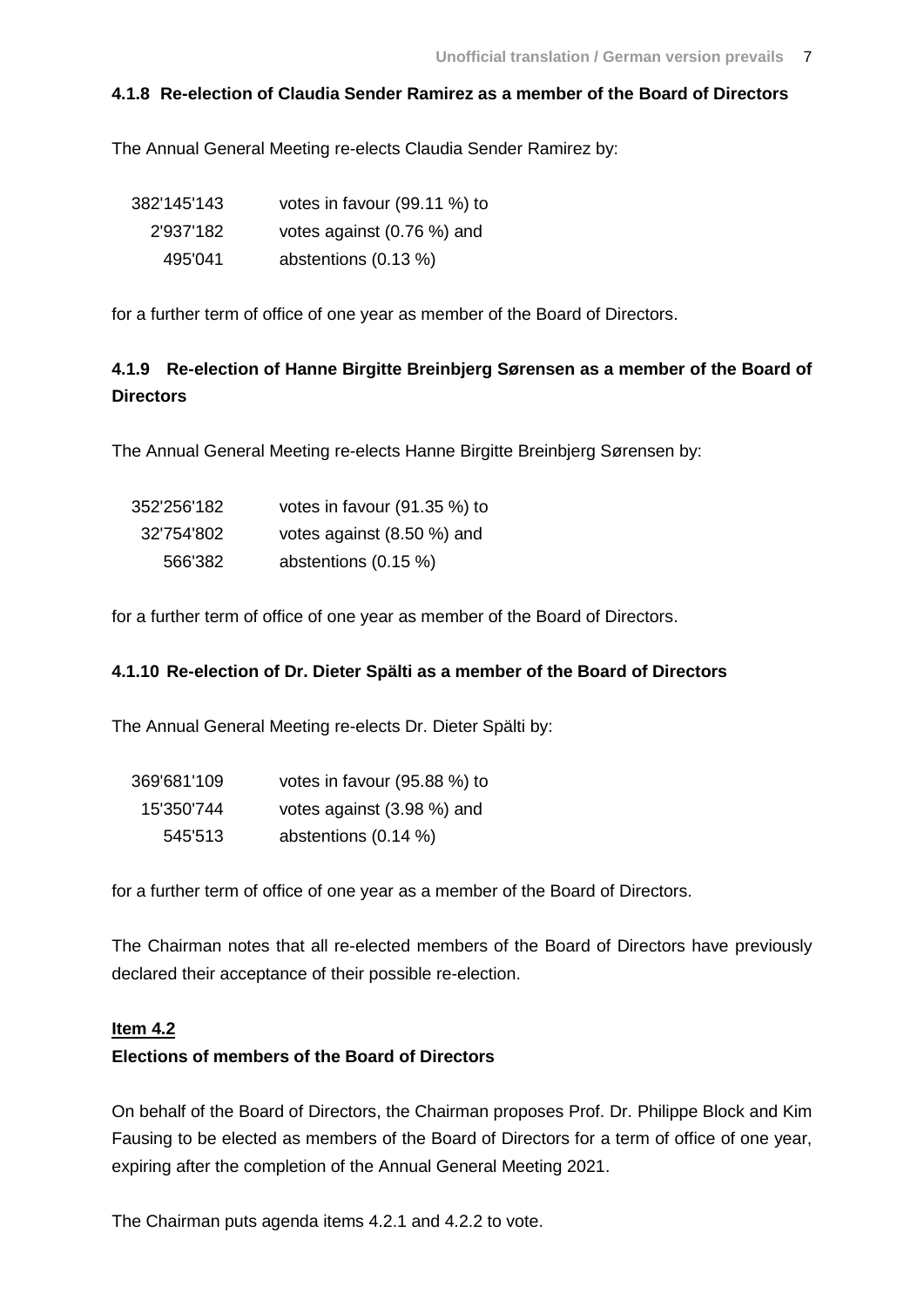#### **4.2.1 Election of Prof. Dr. Philippe Block as a member of the Board of Directors**

The Annual General Meeting elects Prof. Dr. Philippe Block by:

| 380'019'983 | votes in favour (98.56 %) to |
|-------------|------------------------------|
| 4'968'542   | votes against (1.29 %) and   |
| 588'841     | abstentions (0.15 %)         |

for a term of office of one year as a member of the Board of Directors.

#### **4.2.2 Election of Kim Fausing as a member of the Board of Directors**

The Annual General Meeting elects Kim Fausing by:

| 379'720'866 | votes in favour (98.48 %) to |
|-------------|------------------------------|
| 5'244'120   | votes against (1.36 %) and   |
| 612'380     | abstentions (0.16 %)         |

for a term of office of one year as a member of the Board of Directors.

#### **Item 4.3**

#### **Re-elections of members of the Nomination, Compensation & Governance Committee**

On behalf of the Board of Directors, the Chairman proposes all members of the Nomination, Compensation & Governance Committee who stand for re-election to be re-elected for a term of office of one year, expiring after the completion of the Annual General Meeting 2021.

The Chairman puts agenda items 4.3.1 to 4.3.3 to vote.

## **4.3.1 Re-election of Oscar Fanjul as a member of the Nomination, Compensation & Governance Committee**

The Annual General Meeting re-elects Oscar Fanjul by:

| 374'371'341 | votes in favour (97.10 %) to |
|-------------|------------------------------|
| 10'575'580  | votes against (2.74 %) and   |
| 630'445     | abstentions $(0.16 \%)$      |

for a further term of office of one year as a member of the Nomination, Compensation & Governance Committee.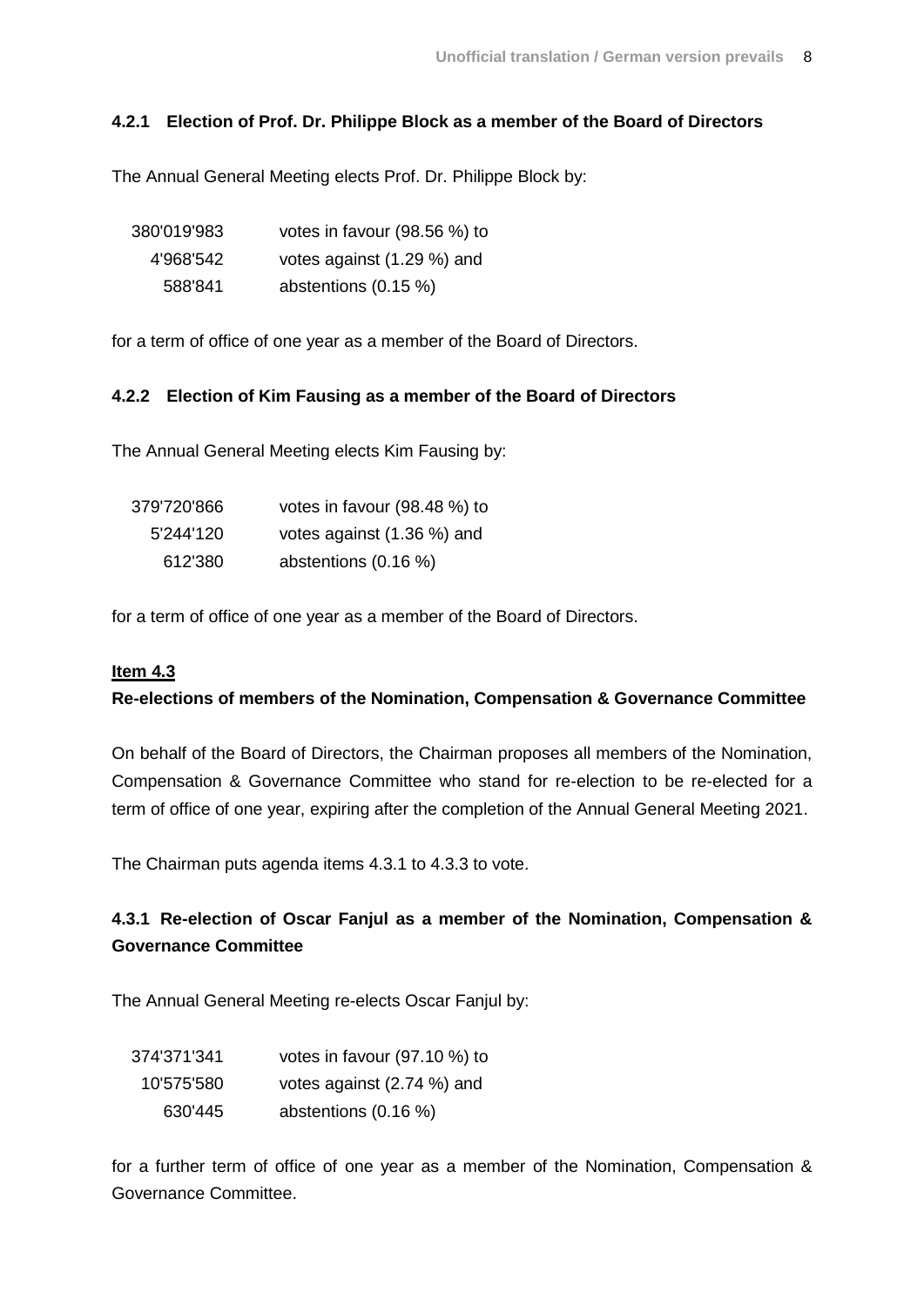# **4.3.2 Re-election of Adrian Loader as a member of the Nomination, Compensation & Governance Committee**

The Annual General Meeting re-elects Adrian Loader by:

| 370'074'598 | votes in favour (95.98 %) to |
|-------------|------------------------------|
| 14'877'023  | votes against (3.86 %) and   |
| 625'745     | abstentions $(0.16\%)$       |

for a further term of office of one year as a member of the Nomination, Compensation & Governance Committee.

# **4.3.3 Re-election of Hanne Birgitte Breinbjerg Sørensen as a member of the Nomination, Compensation & Governance Committee**

The Annual General Meeting re-elects Hanne Birgitte Breinbjerg Sørensen by:

| 358'548'483 | votes in favour (92.99 %) to |
|-------------|------------------------------|
| 26'391'233  | votes against (6.84 %) and   |
| 637'650     | abstentions (0.17 %)         |

for a further term of office of one year as a member of the Nomination, Compensation & Governance Committee.

#### **Item 4.4**

#### **Elections of members of the Nomination, Compensation & Governance Committee**

On behalf of the Board of Directors, the Chairman proposes two new members to be elected to the Nomination, Compensation & Governance Committee for a term of office of one year, expiring after the completion of the Annual General Meeting 2021.

The Chairman puts agenda items 4.4.1 and 4.4.2 to vote.

# **4.4.1 Election of Colin Hall as a member of the Nomination, Compensation & Governance Committee**

The Annual General Meeting elects Colin Hall by:

| 359'354'991 | votes in favour (93.19 %) to |
|-------------|------------------------------|
| 25'584'074  | votes against (6.64 %) and   |
| 638'301     | abstentions (0.17 %)         |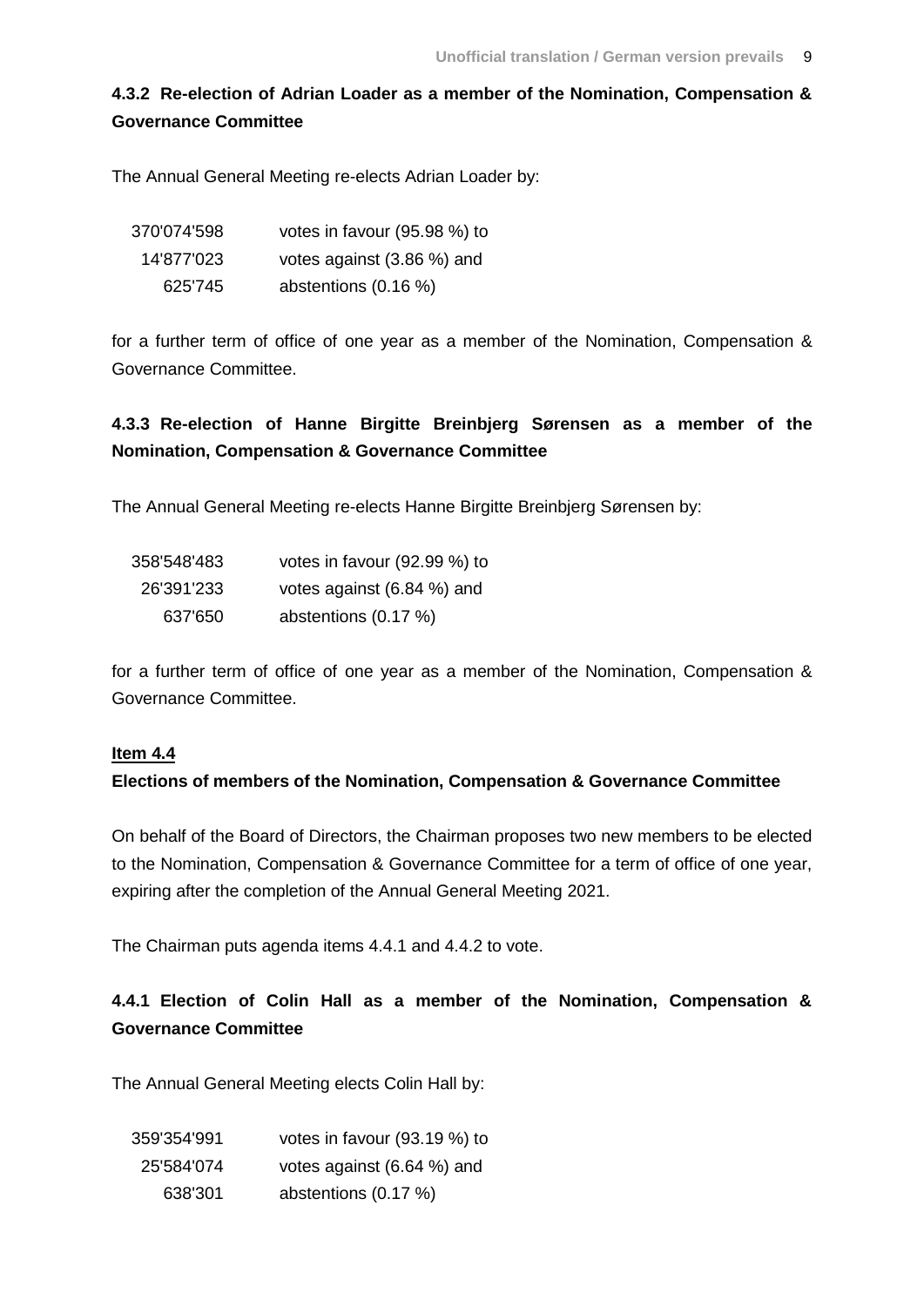for a term of office of one year as a member of the Nomination, Compensation & Governance Committee.

## **4.4.2 Election of Claudia Sender Ramirez as a member of the Nomination, Compensation & Governance Committee**

The Annual General Meeting elects Claudia Sender Ramirez by:

| 381'430'618 | votes in favour (98.93 %) to |
|-------------|------------------------------|
| 3'517'576   | votes against (0.91 %) and   |
| 629'172     | abstentions (0.16 %)         |

for a term of office of one year as a member of the Nomination, Compensation & Governance Committee.

### **4.5**

#### **Re-election of the auditor and election of the independent proxy**

#### **4.5.1 Re-election of the auditor**

On behalf of the Board of Directors, the Chairman proposes that Deloitte AG, Zurich, be appointed as auditors for the financial year 2020.

The Chairman puts the agenda item to the vote.

The Annual General Meeting elects Deloitte AG, Zurich, as auditors for the financial year 2020 by:

| 382'963'770 | votes in favour (99.33 %) to |
|-------------|------------------------------|
| 2'212'239   | votes against (0.57 %) and   |
| 401'357     | abstentions $(0.10 \%)$      |

The Chairman notes that Deloitte AG has agreed to be mandated as auditors for the 2020 financial year.

#### **4.5.2 Election of the independent proxy**

The Chairman thanks Dr. Thomas Ris, who for many years performed the duties of the independent proxy with professional diligence, and wishes him all the best for the future.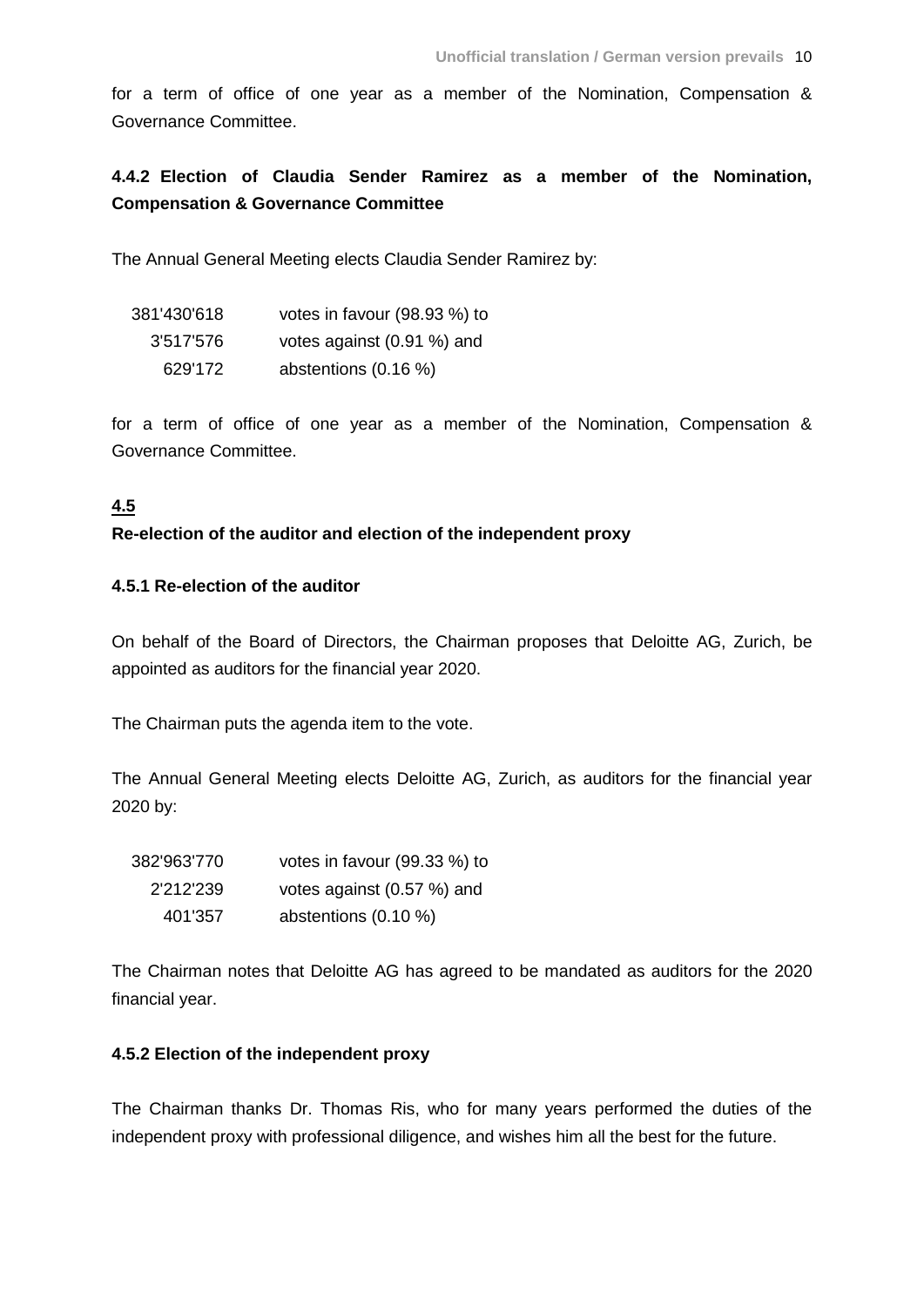On behalf of the Board of Directors, the Chairman proposes that Mrs Sabine Burkhalter Kaimakliotis of Voser Attorneys at Law be elected for a term of office of one year, expiring after the completion of the Annual General Meeting 2021.

The Chairman puts the agenda item to the vote.

The Annual General Meeting elects Sabine Burkhalter Kaimakliotis of Voser Attorney at Law as the independent proxy for a term of office of one year.

| 385'060'751 | votes in favour (99.87 %) to |
|-------------|------------------------------|
| 169'590     | votes against (0.04 %) and   |
| 347'025     | abstentions $(0.09\%)$       |

The Chairman notes that Ms. Sabine Burkhalter Kamaikliotis has previously declared acceptance of her possible election.

#### **Item 5**

### **Compensation of the Board of Directors and of the Executive Management**

**Mr. Hans Lottenbach, Ernen**, has also submitted a written counter-motion to this agenda item. He proposes to reduce the compensation of the Board of Directors and the Executive Management by a 30% reduction in the share price (share price 20.4 compared to the tax value at the end of 2019). This counter-motion is admissible.

The Chairman explained that here, too, only the proposal of the Board of Directors would be put to the vote first.

#### **5.1 Compensation of the Board of Directors for the next term of office**

On behalf of the Board of Directors, the Chairman proposes approval of the total maximum amount of compensation for the members of the Board of Directors for the period from the Annual General Meeting 2020 to the Annual General Meeting 2021 of CHF 5,400,000.

The Chairman puts the motion by the Board of Directors to the vote.

The motion by the Board of Directors on the compensation of the members of the Board of Directors for the period from the Annual General Meeting 2020 to the Annual General Meeting 2021 is approved by the Annual General Meeting by:

| 377'944'924 | votes in favour (98.02 %) to |
|-------------|------------------------------|
| 6'597'199   | votes against (1.71 %) and   |
| 1'035'243   | abstentions (0.27 %)         |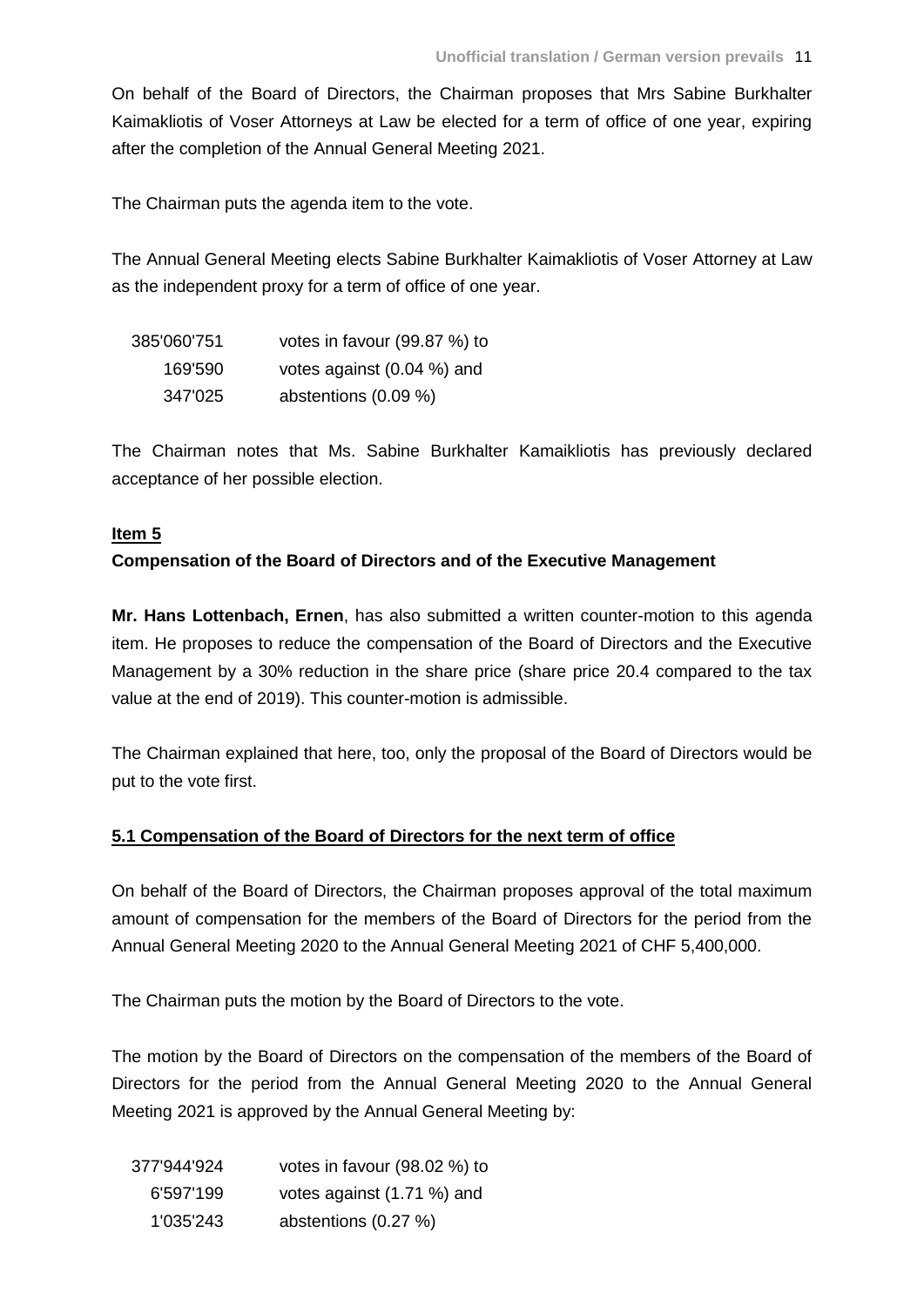A vote on the countermotion is therefore not necessary.

### **5.2 Compensation of the Executive Management for the financial year 2021**

On behalf of the Board of Directors, the Chairman proposes approval of the total maximum amount of compensation of the Executive Committee for the financial year 2021 of CHF 42,500,000.

The Chairman puts the agenda item to the vote.

The motion by the Board of Directors on the approval of the total maximum amount of compensation of the members of the Executive Committee for the financial year 2021 is approved by the Annual General Meeting by:

| 358'676'459 | votes in favour (93.02 %) to |
|-------------|------------------------------|
| 25'867'255  | votes against (6.71 %) and   |
| 1'033'652   | abstentions (0.27 %)         |

A vote on the countermotion is therefore not necessary.

The Chairman declares the meeting closed at 10.30 am.